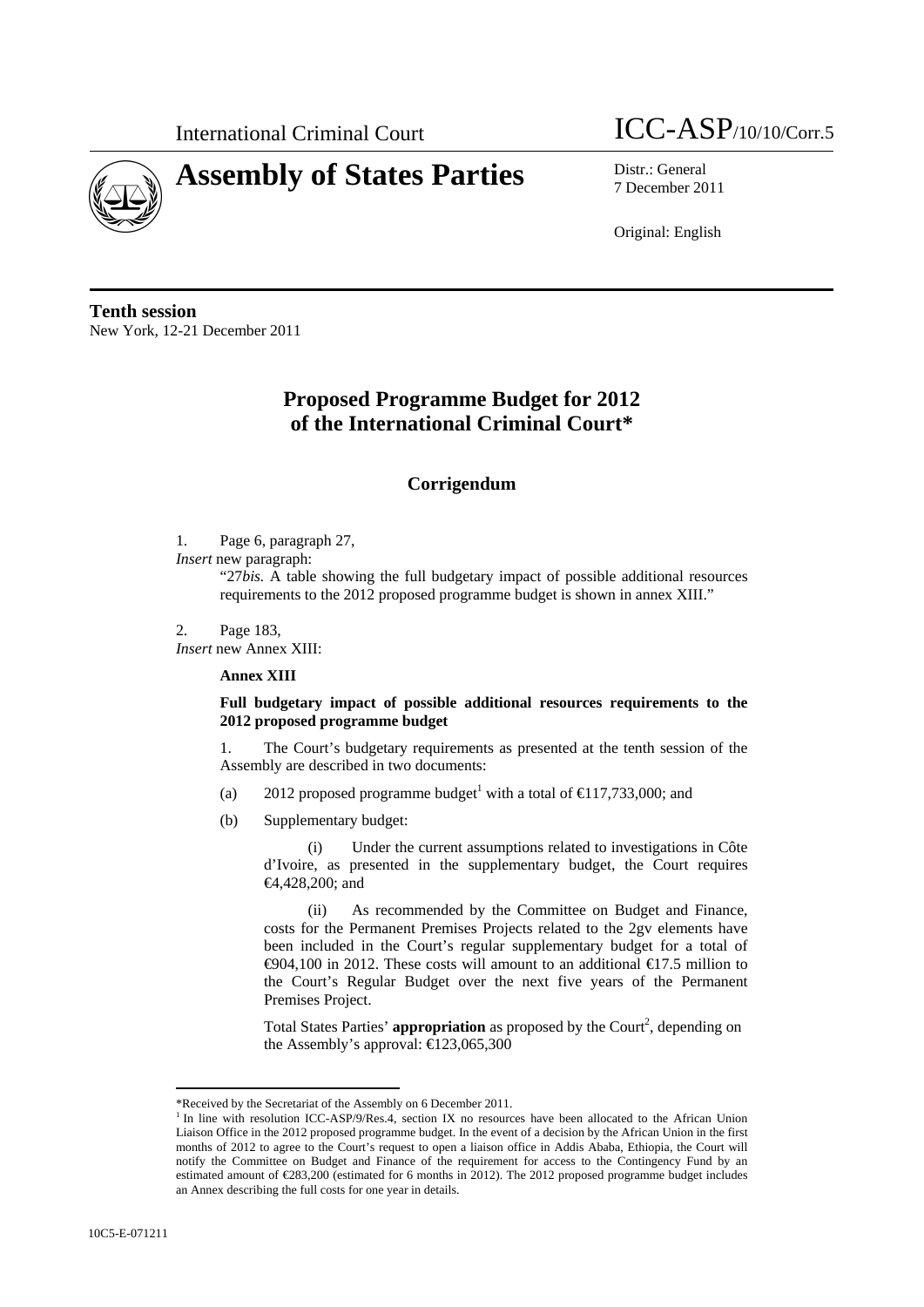2. One-off payment for Contingency Fund replenishment: because the Contingency Fund is only accessed once the regular budget has been fully utilized, the exact requirements for replenishment of the fund will only be known after closing the Court's accounts for the 2011 financial year. According to the last financial forecast as at 30 September, the Court foresees 99.5 per cent implementation of its regular budget.

3. The remaining expenditures pertaining to the Contingency Fund notifications that cannot be absorbed within Regular Budget utilization shall be drawn from the Contingency Fund. The Court estimates that the total Contingency Fund costs  $(\mathfrak{S},712,000)$  will correspond to the necessity to replenish the fund by  $\mathfrak{S},380,000$  in order to maintain the  $\epsilon$ 7,000,000 threshold recommended by the Assembly.

Total estimated **one-off payment** for the Contingency Fund replenishment: €3,380,000

4. The full financial impact of possible resources requirements in 2012 can therefore be summarised as follows:

| Resources                                              | Appropriations         | One-off payment         |
|--------------------------------------------------------|------------------------|-------------------------|
| 2012 proposed programme budget                         | $\bigoplus$ 17,733,000 |                         |
| Côte d'Ivoire (supplementary budget)                   | $\text{64,}428,200^3$  |                         |
| Permanent premises 2gv elements (supplementary budget) | €904,100               |                         |
| Contingency Fund replenishment                         |                        | €3,380,000 <sup>4</sup> |
| <b>Total</b>                                           | $\bigoplus$ 23,065,300 | €3,380,000              |

3. Page 6, paragraph 27,

*Insert* new paragraph:

"27*ter.* A list of knowable significant multi-year cost drivers of the Court for the years 2013-2015 is provided in annex XIV."

#### 4. Page 183,

 $\overline{a}$ 

*Insert* new Annex XIV:

#### **Annex XIV**

#### **Estimated knowable significant multi-year cost drivers 2013-2015**<sup>5</sup>

1. The table below presents a mid-term planning for the knowable significant multi-year costs drivers of the Court as requested by the Committee on Budget and Finance: "The Committee has been encouraging the Court to identify known or knowable significant multi-year cost drivers including capital replacement, premises and staff costs and to present them clearly to the Assembly to ensure that there were no surprises when a clearly identifiable expense comes due."6

<sup>&</sup>lt;sup>2</sup> The Committee on Budget and Finance suggested showing the cost of calling on five additional judges. This additional requirement is dependent upon developments in pre-trial proceedings and trial preparations currently taking place. The 2012 proposed programme budget is based on certain assumptions set at the time of budget preparations; these assumptions still stand at the time of submission of the present corrigendum. The Court is not in a position to assume how far additional judges may be required and is therefore not budgeting for this assumption. Because these costs can not be accurately estimated at the time of adoption of the budget, should judicial developments require calling a certain number of additional judges, the additional cost will be covered by the Contingency Fund.

<sup>&</sup>lt;sup>3</sup> In its last report (ICC-ASP/10/15, table 1), the Committee on Budget and Finance refers to an assumed amount of €1.5 million for the Côte d'Ivoire situation. New assumptions related to this situation at the time of publication of the present annex, yield a new proposed budget, as indicated in the Court's supplementary budget submitted to the Assembly. 4 The exact amount required for replenishment can only be calculated after the Court's official closing of accounts.

The amount indicated in the table above could therefore be reduced significantly in the first quarter of 2012.<br> $5$  Annex XIII has been prepared assuming that the overall volume of activities will remain unchanged in the

following three years.

 $6$  ICC-ASP/10/15, para. 22.